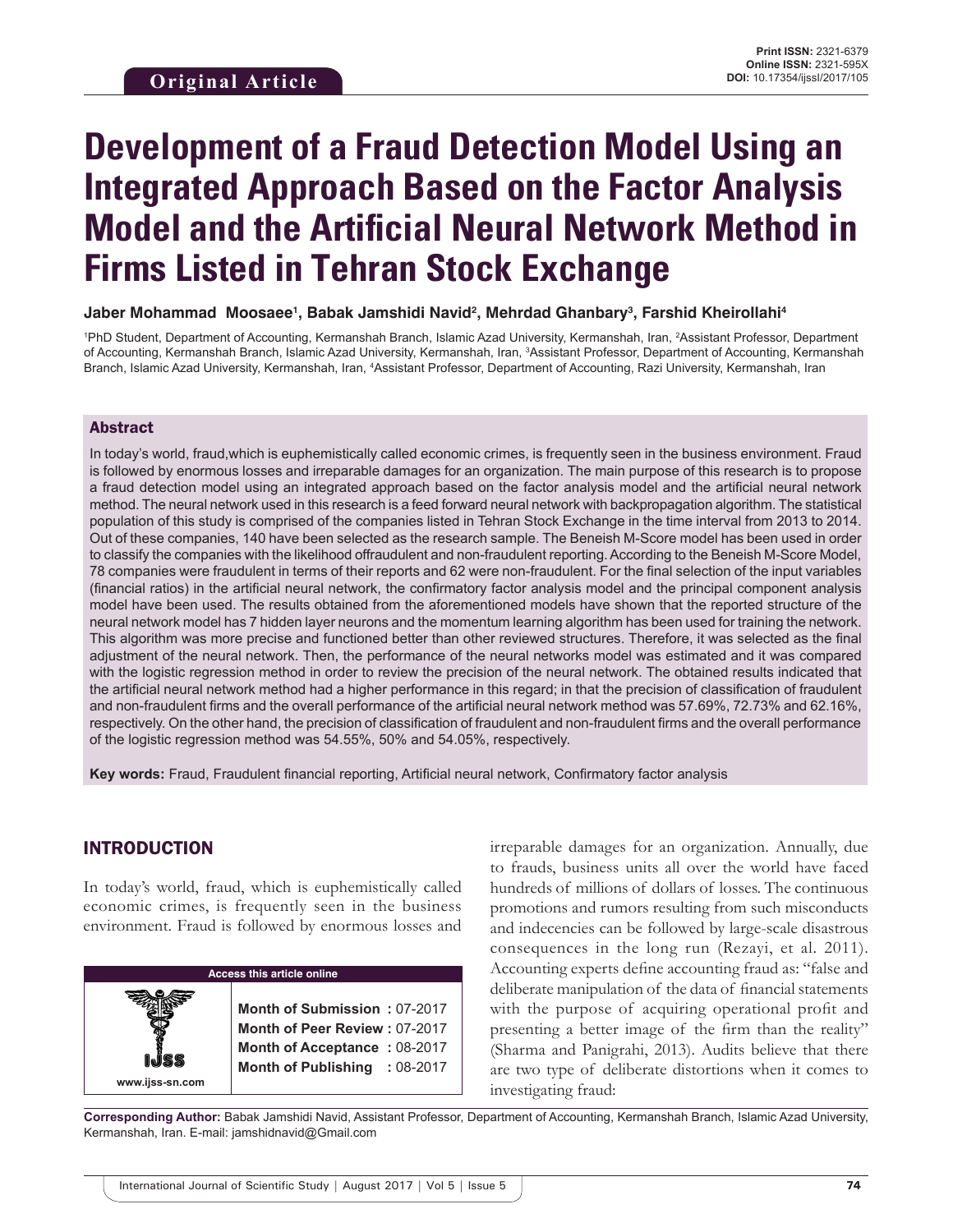Moosaee, *et al*.: Fraud Detection Model Using an Integrated Approach Based on the Factor Analysis Model and the Artificial Neural Network Method

- a- Distortions resulting from fraudulent financial reporting
- b- Distortions caused by misuse of assets.

The issue of fraud in financial statements has received a great deal of attention from communities, media, investors, financial society and legislators and this was due to multiple infamous frauds in large companies such as Enron, Lucent and WorldCom over the past years (Yue and Else, 2007). In the past few years, in the world's auditory literature, we have observed efforts that have been made with the purpose of proposing models for predicting frauds committed by managers; models that are quite efficient as far as detection of fraud in financial statements is concerned and guide the auditor in detecting the frauds in the financial statements in a shorter period of time and with lower costs than the common traditional methods (Kadkhodayi and Elyadarani, 2010).

Some motives that makes managers commit fraud in their financial reporting are rewards that are based on the reported profit, maintaining or increasing the stock market prices, getting access to domestic and international forecasts, minimizing tax liabilities, preventing violations in debt covenants and being able to finance the firm in the cheapest way possible (Safarzadeh, 2010).

# OBJECTIVES OF THE RESEARCH

The main purpose of this research is to propose a fraud detection model using an integrated approach based on the factor analysis model and the artificial neural network methodin order to reassure investors, creditors and financial analysts for them to be able to make decisions in the capital market. The specific objectives of the research are:

- Identifying factors affecting fraud
- Measuring factors affecting fraud
- Ranking factors affecting fraud
- Proposing a fraud detection model using the artificial neural network model.

## LITERATURE REVIEW AND RESEARCH QUESTIONS

In 2014, Yeganeh et al. used the probabilistic neural networksfor detecting the type of auditor's opinion in an article. The results of this research were indicative of the high explanatory power of the probabilistic neural networks in terms of predicting auditor's reports. In connection with the evaluation of the relative importance of the input variables and also in order to analyze their role in the process of auditing, sensitivity analysis was used.

- In 2014, Vosoogh et al. wrote an article and reviewed fraud detection in credit cards using the artificial neural network. By comparing the criteria of the evaluation of performance calculated in this research with the results of the models proposed in other studies, it became clear that the performance evaluation criteria of this research were properly valid and reliable.
- In 2014, Moradi et al. wrote an article and investigated the recognition of the risky factors that affected the likelihood of commitment of fraud in financial statements from the perspective of auditors and their impact on financial performance. The findings of this research indicated that there is a significant relationship between management features, management's adherence to internal controls and enforceable standards, risk factors associated with the conditions of the market and industry, operating characteristics, cash flow and financial stability with the likelihood of commitment of fraud. In addition, the results were also indicative of the presence of a significant relationship between firm performance (variables: rate of return on assets, operating cash flow, return on equity and return on the firm) and the risk of fraud.
- Etemadi and Zelghi, in 2013, reviewed the application of logistic regression in detectingfraudulent financial reporting in an article. The obtained results showed that this model plays an effective role in detecting fraud in financial statements and can be of significant help to investors, official accountants, internal accountants, tax authorities, public institutions and banking systems.
- In 2012, Forooghi et al. wrote an article and reviewed the effect of the importance of auditing on the attention paid by auditors in the process of detecting the fraud committed by managers. The research results indicated that the importance of auditing the financial statements makes auditors less attentive in the process of detecting the fraud committed by managers. By reviewing the auditory reports, it became clear that the process of auditing financial statements revealed that the managers had probably committed a fraud in a maximum of 6.3% of the reviewed cases.
- In 2011, Amini et al. wrote an article and reviewed the factors affecting the issuance of audit reports using the neural network method. The results showed that the ratio of after-tax profit to sales had the most significant relationship with the issuance of qualified audit opinions and after that, in order of preference, there is: current ratio, ratio of total debt to total assets, firm size, qualification of the auditory reports of the previous year, ratio of accounts receivables to total assets, the number of inventory turnover, quick ratio and the type of the audit firm and these factors all affect the issuance of qualified audit opinions.
- In 2016, Edmond Ofori wrote an article and reviewed detection of financial fraud in Enron firm using an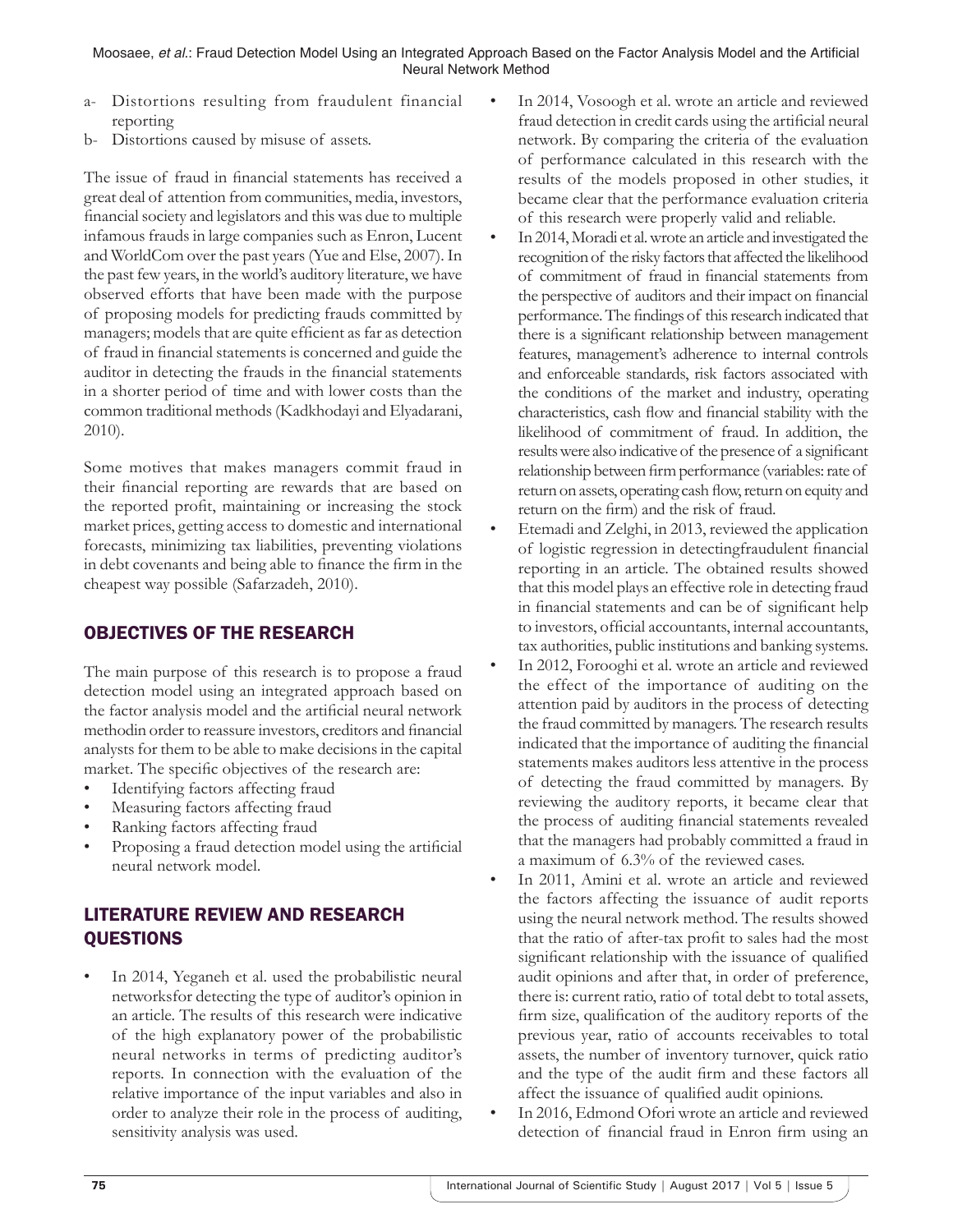Moosaee, *et al*.: Fraud Detection Model Using an Integrated Approach Based on the Factor Analysis Model and the Artificial Neural Network Method

integration of Altman Z-score model and Beneish M-score. This firm has used fraudulent financial reports to mislead investors, shareholders, creditors, employees of the firm, government and the legislating institutions of the financial markets. The results showed that the financial reports of the firm in 1997 were fraudulent. The eigenvalue of Beneish M had increase to 36.18% in 1998 in comparison with that in the year 1997 which means that profit manipulation had started at that time.

- In 2015, Roshayani et al. wrote an article and predicted the business failure and fraudulent financial reports based on Beneish M-score model and Altman Z-score in 24 bankrupted firms and 24 non-bankrupted firms among the firms listed in Malaysia Stock Exchange. By using 10 financial ratios, they attempted to predict business failure and to detectfraudulent financial reportand according to the obtained results, the classification of bankrupted firms was 96% accurate and the classification of fraudulent financial reports were 83.3% accurate.
- In 2015, Tarju and Neural wrote an article and reviewed the application of Beneish M-score model and data analysis for detecting financial fraud in the time interval from 2001 to 2014 for public services firm in Indonesia. The results showed that Beneish M-score model is able to detect financial fraud. The gross profit margin index, the depreciation index, sales, general and administrative expense index, and accruals have a significant effect on the detection of financial fraud. but the sales index, the asset quality index and the lever index do not have a statistically significant impact on the detection of financial fraud.
- In 2012, Lei and Ghorbani used the advanced comparative learning neural networks in order to detect fraud and network intrusion. The results showed that both of the used networks (SCLN and ICLN)had high performances and the performance of SCLN was better than the unsupervised traditional clustering algorithms.
- In 2009, Veri and Kullanimi used the data analysis techniques for detecting frauds in the financial statements of productive companies. The ratio of financial lever to return and the ratio of important financial assets to one another in detecting fraud in financial statements were some of the results of their study.
- In 2007, Kirkos and else used financial ratios as the input variables and used the data analysis method and reviewed the way the frauds in financial statements. The decision tree model, the neural network method and Bayesian belief network were 96%, 100% and 95%-accurate predictions, respectively. The obtained results indicated that these frauds can be detected by analyzing the data obtained from financial statements.

In this research, a model was developed for detecting fraud in firms listed in Tehran Stock Exchange using an integrated approach based on the factor analysis model and the artificial neural network method. Given the research literature and the theoretical principles of previous studies, the following questions must be answered:

- 1. How can a model for detecting fraud in firms listed in Tehran Stock Exchange be developed by using an integrated approach based on the factor analysis model and the artificial neural network method?
- 2. Is the accuracy of prediction and classification of the artificial neural network method different for firms that probably have fraudulent and non-fraudulent financial reporting?
- 3. Is the artificial neural network method better at predicting the fraud in firms listed in Tehran Stock Exchange and at classifying them than the traditional statistical methods?

## RESEARCH METHODOLOGY

#### **Selecting the Sample and Time Period**

In the present study, the systematic elimination method has been used for sampling; in such a way that the statistical population (all of the firms listed in the Stock Exchange in the time interval from 2013 to 2014) and the relevant criteria have been taken into consideration and then the 140 firms that had all of the necessary criteria were selected as the research sample.

#### **Research Models**

In this research, in order to analyze the research data and to estimate the models, an integration of approaches has been used. The "Beneish M-Score" model has been used for classifying firms as those that have likely committed frauds and those that haven't. In this model, 8 indexes have been used for evaluating financial statement accruals. The results obtained from the indexes in the Beneish Model have been presented in the following formula:

 $M = -4.84 + (0.92 \times DSRI^1) + (0.528 \times GMI^2) + (0.404 \times CMI^2)$  $AQI^3$  + (0.892\*SGI<sup>4</sup>) + (0.115\*DEPI<sup>5</sup>) -(0.172\* SGAI<sup>6</sup>)  $+$  (4.679\*TATA<sup>7</sup>) - (0.327\*LVGI<sup>8</sup>)

- 1. DRSI = Days' Sales in Receivable Index.
- 2. GMI = Gross Margin Index.
- 3. AQI = Asset Quality Index.
- 4. SGI = Sales growth Index.
- 5. DEPI = Depreciation Index.
- 6. SGAI = Sales, General and Administrative Expenses Index.
- 7. TATA = Total Accruals to Total Assets.
- 8. LVGI = Leverage Index.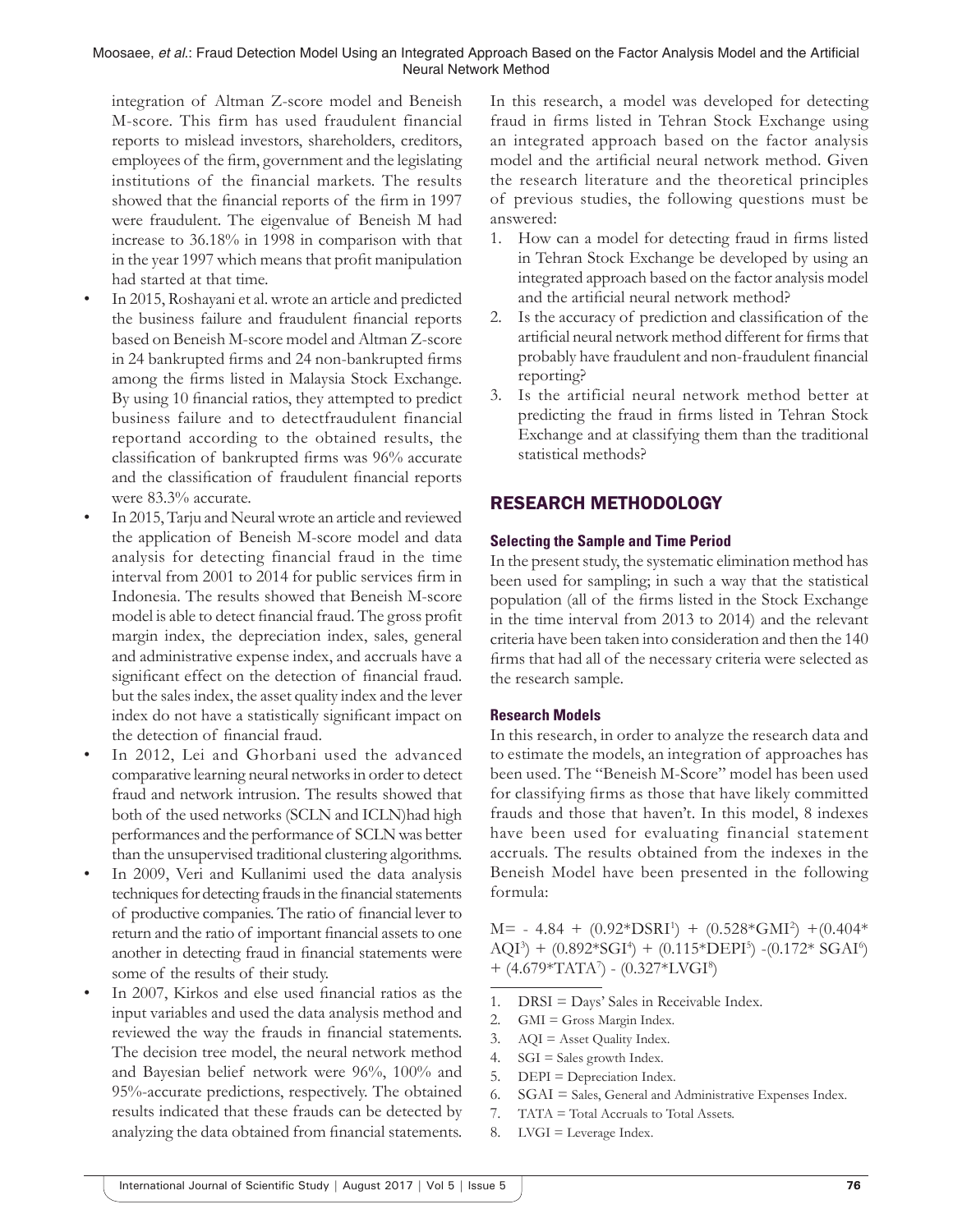Moosaee, *et al*.: Fraud Detection Model Using an Integrated Approach Based on the Factor Analysis Model and the Artificial Neural Network Method

The constant number in this model is −4.84 and the coefficients of each of these eight indexes are way higher than the constant number. When the result obtained from the model show a number higher than −2.22, it indicates that the financial statements of the firm might have been manipulated. According to this model, the calculations associated with the 140 firms selected as the statistical sample of the research have been done using the formula above and the obtained results indicate that the reports of 78 firms were probably fraudulent and the reports of 62 firms were probably non-fraudulent. Then, in order to obtained the fraud detection model, the ratios of the financial statements of the firms with the likelihood of fraud and firms without the likelihood of fraud were selected by taking into considerationprevious researches and the opinions of experts and specialists and these ratios were ranked as the input variables using the "factor analysis model" and were used in the "artificial neural network" and the results of the artificial neural network were compared with those of the "logistic regression".

## RESEARCH FINDINGS

#### **Descriptive Statistics**

Descriptive statistics include mean, standard deviation, minimum, and maximum of the variables under study. The descriptive statistics of the companies with the likelihood offraudulent reporting and companies with the likelihood of non-fraudulent reporting have based on Beneish M-score model, have been presented in Table 1:

Table 2 shows mean, minimum and maximum value and standard deviation of the research variables with the separation of the financial years (2013 and 2014).

As the article goes on, in order to compare the mean of research variables in the financial years 2013 and 2014, the measurement scales of the variables were matched so that the comparisons between them would be as clear as possible.

#### **Normality Test of Research Variables**

One of the most used tests in this field is the Kolmogorov-Smirnov test for a population. By using this test, normal, uniform and Poisson distribution can be reviewed. In this test, the  $\mathrm{H}_{_{0}}$  and  $\mathrm{H}_{_{1}}$  are defined as follows:

 $[H<sub>0</sub>:$  variable has normal distribution

#### $\vert$ H<sub>1</sub>: variable does no have normal distribution  $\mathfrak{l}$

Table 3 shows the results obtained from the Kolmogorov-Smirnov test for the research variables. These results are based on the data associated with the financial year 2014.

According to the information presented in Table 3, the significance level of the (Sig.) test for most of the variables of the research is lower than 0.05 at the confidence level of 95%. Therefore,  $H_0$  of the test, which suggests that the distribution of the aforementioned variables is normal, is rejected and the other hypothesis is confirmed. Accordingly, all of the research variables have abnormal distribution, except for "working capital to asset ratio".

#### **Factor Analysis Model**

Table 4 shows the results of implementing the factor analysis method on all of the 25 identified financial ratios. As it can be seen, the eigenvalue, the communality value and the factor loading value have been reported for each variable (financial ratio).

| Table 1: Descriptive statistics of the variables of Beneish M-Score model |                        |    |                 |                |                |                           |  |
|---------------------------------------------------------------------------|------------------------|----|-----------------|----------------|----------------|---------------------------|--|
|                                                                           | Fraud (1) nonfraud (0) | N  | <b>Minimum</b>  | <b>Maximum</b> | <b>Mean</b>    | <b>Standard deviation</b> |  |
| 0                                                                         | <b>DSRI</b>            | 62 | 0.10638364      | 2.18815040     | 0.9226052263   | 0.35919805763             |  |
|                                                                           | <b>GMI</b>             | 62 | $-4.13800860$   | 5.23427600     | 0.9767488097   | 1.0206565351              |  |
|                                                                           | AQI                    | 62 | 0.03540154      | 2.99931670     | 0.8717142781   | 0.42891903558             |  |
|                                                                           | SGI                    | 62 | 0.41953400      | 1.99648550     | 1.1546302481   | 0.28672168050             |  |
|                                                                           | <b>LVGI</b>            | 62 | 0.46039975      | 2.74118660     | 1.0820292077   | 0.35841952415             |  |
|                                                                           | TATA                   | 62 | $-0.3486991000$ | 0.3593599000   | 006054533387   | 0.14646876092             |  |
|                                                                           | <b>DEPI</b>            | 62 | 0.051809250     | 1.229067700    | 0.85584749032  | 0.27783283221             |  |
|                                                                           | <b>SGAI</b>            | 62 | 0.15873665      | 6.65811160     | 1.5047688440   | 1.1078683809              |  |
|                                                                           | Valid N (listwise)     | 62 |                 |                |                |                           |  |
|                                                                           | <b>DSRI</b>            | 78 | 0.12107932      | 4.95803400     | 1.6542324597   | 1.0417515377              |  |
|                                                                           | <b>GMI</b>             | 78 | $-0.35318306$   | 11.49505700    | 1.5346762233   | 1.3917687461              |  |
|                                                                           | AQI                    | 78 | 0.45335570      | 8.37996600     | 1.2379636706   | 1.0004492277              |  |
|                                                                           | SGI                    | 78 | 0.39217168      | 7.54283860     | 1.3378648156   | 0.92905645910             |  |
|                                                                           | <b>LVGI</b>            | 78 | 0.33467380      | 1.47846960     | 1.0371223003   | 0.18340766231             |  |
|                                                                           | TATA                   | 78 | $-0.5577372300$ | 0.3619623800   | 0.007668368107 | 0.13761743496             |  |
|                                                                           | <b>DEPI</b>            | 78 | 0.021666525     | 22.945206000   | 1.16859235391  | 2.5125941597              |  |
|                                                                           | SGAI                   | 78 | $-3.75863360$   | 2.44008610     | 0.8672918963   | 0.93770380569             |  |
|                                                                           | Valid N (listwise)     | 78 |                 |                |                |                           |  |

Source: Researcher's calculations (2016)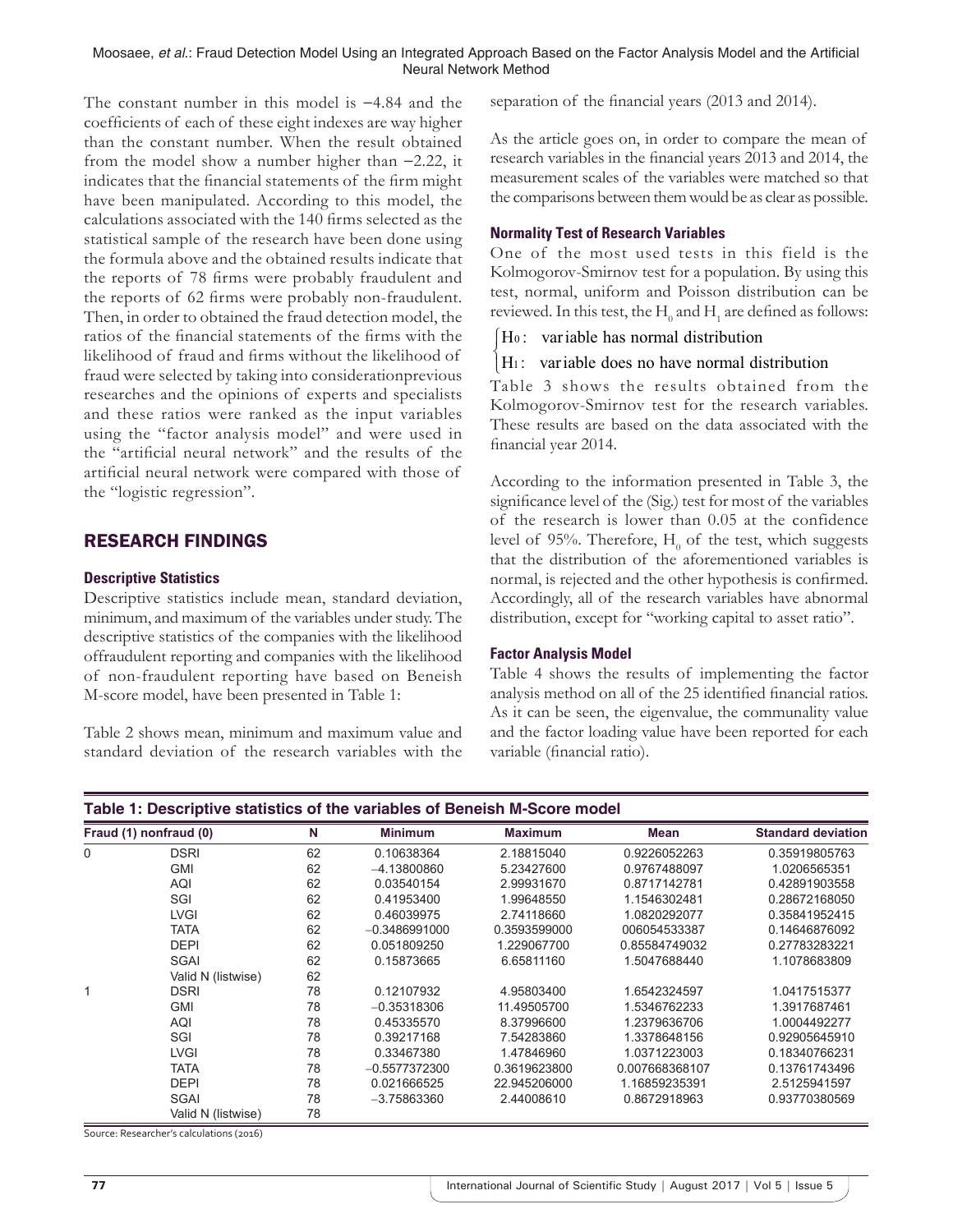|  | Moosaee, et al.: Fraud Detection Model Using an Integrated Approach Based on the Factor Analysis Model and the Artificial |                       |  |  |  |  |
|--|---------------------------------------------------------------------------------------------------------------------------|-----------------------|--|--|--|--|
|  |                                                                                                                           | Neural Network Method |  |  |  |  |

| Table 2: Descriptive statistics of the research variables |                       |                |                |             |                           |  |
|-----------------------------------------------------------|-----------------------|----------------|----------------|-------------|---------------------------|--|
| <b>Variable</b>                                           | <b>Financial year</b> | <b>Minimum</b> | <b>Maximum</b> | <b>Mean</b> | <b>Standard deviation</b> |  |
| <b>EPS</b>                                                | 2013                  | $-1183$        | 6942           | 1107.47     | 1390.741                  |  |
|                                                           | 2014                  | $-1367$        | 7152           | 679.70      | 1108.08                   |  |
| Debt to equity                                            | 2013                  | $-23.30$       | 74.66          | 2.32        | 7.57                      |  |
|                                                           | 2014                  | $-489.73$      | 25.28          | $-1.10$     | 41.75                     |  |
| Sales to total asset                                      | 2013                  | 0.169          | 2.90           | 0.94        | 0.50                      |  |
|                                                           | 2014                  | 0.117          | 3.36           | 0.95        | 0.57                      |  |
| Net profit to sales                                       | 2013                  | $-1.09$        | 2.03           | 0.17        | 0.30                      |  |
|                                                           | 2014                  | $-1.20$        | 0.96           | 0.12        | 0.21                      |  |
| Receivables to sales                                      | 2013                  | 0.001          | 1.50           | 0.26        | 0.28                      |  |
|                                                           | 2014                  | 0.0004         | 1.25           | 0.26        | 0.21                      |  |
| Inventory to sales                                        | 2013                  | 0.002          | 4.39           | 0.35        | 0.41                      |  |
|                                                           | 2014                  | 0.004          | 3.55           | 0.35        | 0.33                      |  |
| Inventory to asset                                        | 2013                  | 0.001          | 0.74           | 0.25        | 0.13                      |  |
|                                                           | 2014                  | 0.003          | 0.80           | 0.26        | 0.12                      |  |
| Gross profit to sales                                     | 2013                  | $-0.27$        | 0.58           | 0.25        | 0.14                      |  |
|                                                           | 2014                  | $-1.02$        | 0.80           | 0.21        | 0.18                      |  |
| Gross profit to asset                                     | 2013                  | $-0.25$        | 0.60           | 0.21        | 0.12                      |  |
|                                                           | 2014                  | $-0.37$        | 0.50           | 0.17        | 0.11                      |  |
| Net profit to asset                                       | 2013                  | $-0.31$        | 0.56           | 0.13        | 0.13                      |  |
|                                                           | 2014                  | $-0.43$        | 0.35           | 0.08        | 0.11                      |  |
| Working capital to asset                                  | 2013                  | $-0.60$        | 0.75           | 0.14        | 0.21                      |  |
|                                                           | 2014                  | $-1.17$        | 0.73           | 0.11        | 0.25                      |  |
| Asset log                                                 | 2013                  | 4.57           | 7.98           | 6.04        | 0.56                      |  |
|                                                           | 2014                  | 4.82           | 8.05           | 6.10        | 0.55                      |  |
|                                                           |                       |                |                |             |                           |  |
| Working capital                                           | 2013                  | $-3130402$     | 6999957        | 291110      | 1008925                   |  |
|                                                           | 2014                  | $-4147878$     | 5345941        | 207272      | 979530                    |  |
| Fixed asset to asset                                      | 2013                  | 0.013          | 078            | 0.31        | 0.18                      |  |
|                                                           | 2014                  | 0.008          | 0.83           | 0.32        | 0.18                      |  |
| Current ratio                                             | 2013                  | 0.39           | 4.65           | 1.42        | 0.70                      |  |
|                                                           | 2014                  | 0.26           | 4.41           | 1.37        | 0.67                      |  |
| Net profit to fixed asset                                 | 2013                  | $-1.22$        | 7.30           | 0.63        | 0.97                      |  |
|                                                           | 2014                  | $-1.04$        | 5.14           | 0.42        | 0.72                      |  |
| Cash to asset                                             | 2013                  | 0.0009         | 0.42           | 0.04        | 0.06                      |  |
|                                                           | 2014                  | 0.0003         | 0.28           | 0.03        | 0.03                      |  |
| Quick ratio                                               | 2013                  | 0.03           | 2.75           | 0.66        | 0.49                      |  |
|                                                           | 2014                  | 0.04           | 2.59           | 0.62        | 0.44                      |  |
| <b>EBIT</b>                                               | 2013                  | $-223752$      | 16274991       | 552195      | 1942048                   |  |
|                                                           | 2014                  | $-179420$      | 13550907       | 515006      | 1653862                   |  |
| Long term debt to asset                                   | 2013                  | 0.00           | 0.57           | 0.08        | 0.09                      |  |
|                                                           | 2014                  | 0.00           | 0.47           | 0.08        | 0.09                      |  |
| Debt to asset                                             | 2013                  | 0.11           | 1.32           | 0.62        | 0.22                      |  |
|                                                           | 2014                  | 0.19           | 1.84           | 0.64        | 0.23                      |  |
| Working capital to asset                                  | 2013                  | $-1.50$        | 51.76          | 1.49        | 4.97                      |  |
|                                                           | 2014                  | $-2.05$        | 52.10          | 1.43        | 5.00                      |  |
| Working capital to sales                                  | 2013                  | $-1.38$        | 4.43           | 0.21        | 0.53                      |  |
|                                                           | 2014                  | $-3.22$        | 3.23           | 0.17        | 0.52                      |  |
| Net profit to equity                                      | 2013                  | $-10.40$       | 3.82           | 0.30        | 0.99                      |  |
|                                                           | 2014                  | $-3.25$        | 27.02          | 0.40        | 2.30                      |  |

Source: Researcher's calculations (2016)

As it can be seen in Table 4, the communality value and also the factor loading value of a number of variables (financial ratios) is lower than accepted. Variables that must be eliminated from the selection list in the first stage of the factor analysis test are: EPS, working capital, working capital to fixed assets, cash to asset, asset Log, EBIT, debt to equity, net profit to equity and finally sales growth.

Following the elimination of the previously cited variables, the second stage of the factor analysis test must be implemented on the remaining variables. Table 5 illustrates the results obtained from the second stage of the factor analysis method. As it can be observed in Table 5, the eigenvalue, the factor loading value and the communality value are all acceptable. Accordingly, a final list of the variables can be developed consisting of financial ratios for predicting companies' fraud. By implementing the factor analysis test on the research variables, some financial ratios with the necessary power for prediction were selected to enter the neural network (Table 6).

#### **Designing the Neural Network Model**

In this stage of data analysis, given the results obtained from the previous stages, the artificial neural network method is used for predicting the likelihood of financial fraud in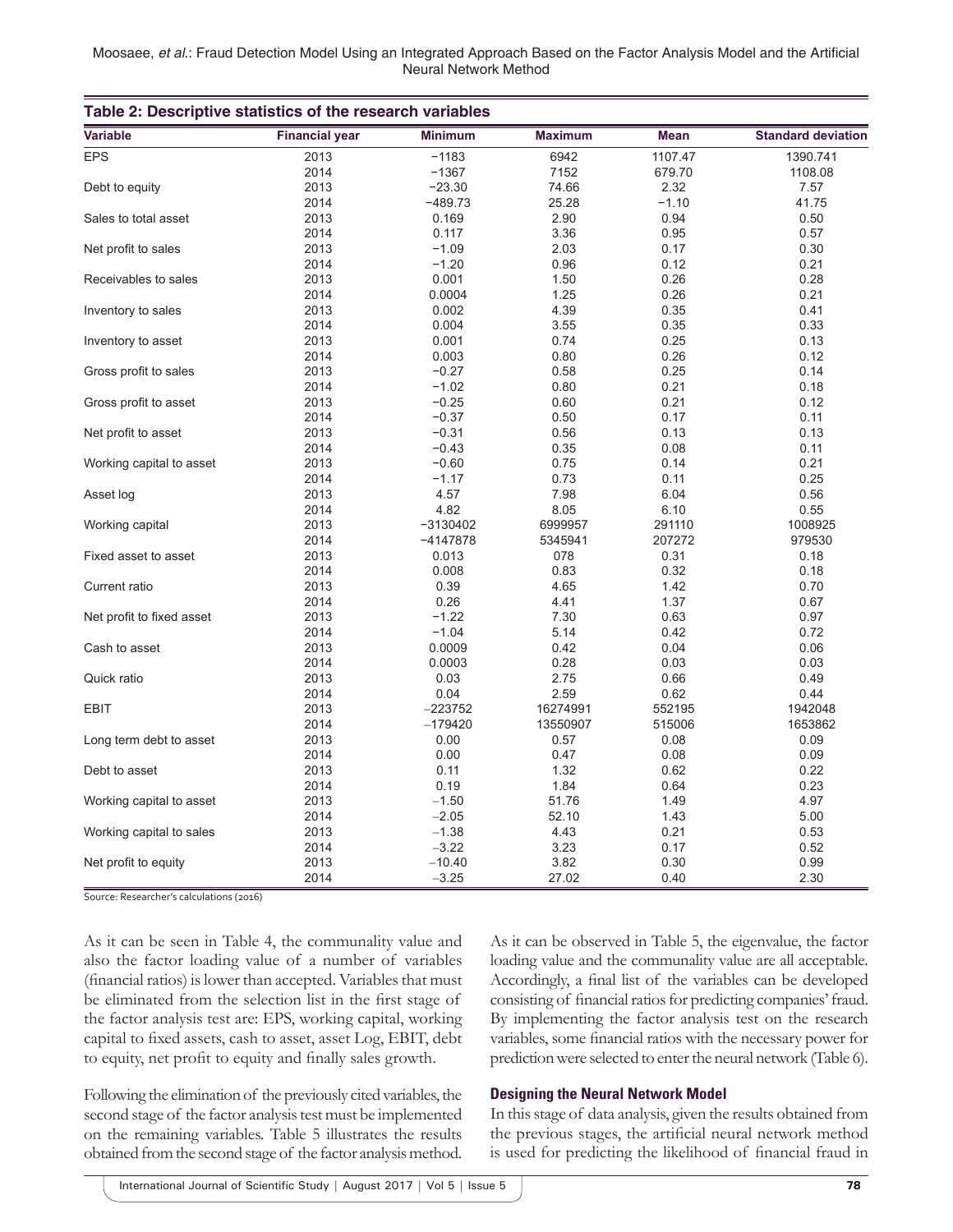## **Table 3: Testing normality of distribution of variables**

| <b>Research variables</b> | Kolmogorov-Smirnov Z | Sig.  |
|---------------------------|----------------------|-------|
| <b>EPS</b>                | 0.20                 | 0.000 |
| Debt to equity            | 0.47                 | 0.000 |
| Sales to total asset      | 0.17                 | 0.000 |
| Net profit to sales       | 0.15                 | 0.000 |
| Receivables to sales      | 0.12                 | 0.000 |
| Sales growth              | 0.22                 | 0.000 |
| Inventory to sales        | 0.21                 | 0.000 |
| Inventory to asset        | 0.07                 | 0.046 |
| Gross profit to sales     | 0.10                 | 0.001 |
| Gross profit to asset     | 0.08                 | 0.021 |
| Net profit to asset       | 0.08                 | 0.016 |
| Working capital to asset  | 0.07                 | 0.074 |
| Asset log                 | 0.08                 | 0.015 |
| Working capital           | 0.23                 | 0.000 |
| Fixed asset to asset      | 0.08                 | 0.010 |
| Current ratio             | 0.17                 | 0.000 |
| Net profit to fixed asset | 0.20                 | 0.000 |
| Cash to asset             | 0.22                 | 0.000 |
| Quick ratio               | 0.14                 | 0.000 |
| <b>EBIT</b>               | 0.34                 | 0.000 |
| Long term debt to asset   | 0.233                | 0.000 |
| Debt to asset             | 0.088                | 0.010 |
| Working capital to asset  | 0.31                 | 0.000 |
| Working capital to sales  | 0.17                 | 0.000 |
| Net profit to equity      | 0.43                 | 0.000 |

Source: Researcher's calculations (2016)

## **Table 4: Outputs of the "first" stage of the factor analysis test**

|               | <b>Factor Financial ratio</b>  |         | <b>Factor Communality Eigen</b> |       |
|---------------|--------------------------------|---------|---------------------------------|-------|
|               |                                | loading |                                 | value |
| 1             | <b>EPS</b>                     | 0.62    | 0.77                            | 7.60  |
|               | Net profit to sales            | 0.74    | 0.83                            |       |
|               | Gross profit to sales          | 0.74    | 0.86                            |       |
|               | Gross profit to asset          | 0.68    | 0.87                            |       |
|               | Net profit to asset            | 0.81    | 0.94                            |       |
|               | Working capital to asset       | 0.78    | 0.95                            |       |
|               | Working capital                | 0.55    | 0.78                            |       |
|               | Current ratio                  | 0.72    | 0.93                            |       |
|               | Net profit to fixed asset      | 0.81    | 0.86                            |       |
|               | Quick ratio                    | 0.55    | 0.81                            |       |
|               | Working capital to fixed asset | 0.71    | 0.77                            |       |
|               | Altman Z-Score                 | 0.76    | 0.86                            |       |
| $\mathcal{P}$ | Inventory to asset             | 0.41    | 0.89                            | 4.25  |
|               | Fixed asset to asset           | 0.61    | 0.93                            |       |
|               | Cash to asset                  | 0.31    | 0.33                            |       |
| 3             | Inventory to sales             | 0.57    | 0.91                            | 2.23  |
|               | Asset log                      | 0.57    | 0.77                            |       |
|               | <b>EBIT</b>                    | 0.40    | 0.70                            |       |
| 4             | Debt to equity                 | 0.46    | 0.76                            | 2.07  |
|               | Sales to total asset           | 0.63    | 0.89                            |       |
|               | Debt to asset                  | 0.49    | 0.94                            |       |
| 5             | Receivables to sales           | 0.57    | 0.80                            | 1.50  |
| 6             | Long term debt to asset        | 0.67    | 0.86                            | 1.39  |
|               | Net profit to equity           | 0.41    | 0.69                            |       |
| 7             | Sales growth                   | 0.49    | 0.69                            | 1.23  |

Source: Researcher's calculations (2016)

firms using the set of financial ratios which was finalized in the previous stage. For this purpose, given the results

## **Table 5: Outputs of "second" stage of the factor analysis test**

| <b>Factor</b> | <b>Financial ratio</b>                                     | Factor<br>loading | Communality | Eigen<br>value |
|---------------|------------------------------------------------------------|-------------------|-------------|----------------|
| 1             | Net profit to sales                                        | 0.81              | 0.85        | 6.24           |
|               | Gross profit to sales                                      | 0.88              | 0.88        |                |
|               | Gross profit to asset                                      | 0.89              | 0.91        |                |
|               | Net profit to asset                                        | 0.91              | 0.92        |                |
|               | Net profit to fixed asset                                  | 0.82              | 0.84        |                |
|               | Altman Z-Score                                             | 0.66              | 0.88        |                |
| 2             | Working capital to asset                                   | 0.89              | 0.95        | 3.26           |
|               | Current ratio                                              | 0.92              | 0.95        |                |
|               | Quick ratio                                                | 0.86              | 0.85        |                |
|               | Working capital to sales                                   | 0.87              | 0.89        |                |
| 3             | Sales to total asset                                       | 0.92              | 0.90        | 1.88           |
|               | Receivables to sales                                       | 0.67              | 0.80        |                |
| 4             | Inventory to sales                                         | 0.78              | 0.94        | 1.48           |
|               | Inventory to asset                                         | 0.92              | 0.92        |                |
| 5             | Fixed asset to asset                                       | 0.85              | 0.94        | 1.42           |
|               | Debt to asset                                              | 0.55              | 0.95        |                |
| 6             | Long term debt to asset<br>Course, Besearch's salsulations | 0.95              | 0.95        | 1.05           |

ce: Research's calculations

of the previous stage, the financial ratios that were proven to be powerful in terms of predicting the decision variable (likelihood of fraud of firms) were selected as the input of the neural network and the "firms' fraud condition", which is a binary variable  $(0=$ non-fraud, 1=fraud) was used as the output variable. Then, the collected data was used to train and to test the network. For this purpose, the Rapidminer software Ver.6.4 has been used. The Rapidminer software is a powerful software in the field of data analysis, machine learning, analyzing and predicting businesses. As the article goes one, the results of this stage of data analysis will be discussed.

#### *Assessing neural network*

The number of neurons in the middle layer or the hidden layer seriously affects the efficiency of the network and the accuracy of its prediction. In order to determine the number of hidden layer neurons, the trial and error method has been used; in such a way that after training the neural network with different structures, they would be evaluated by using the test data and the most accurate network with highest performance would be selected. In order to train the network, the input data are divided into three groups training data (70%), validation data (15%) and test data (15%). The validation data is used for preventing network saturation and the test data is used for measuring the performance and accuracy of the trained network.

In order to determine the number of neurons in the hidden layer of the designed network, the trial and error method has been used and the most accurate network with highest performance has been selected. In order to compare the performance of neural networks with different structures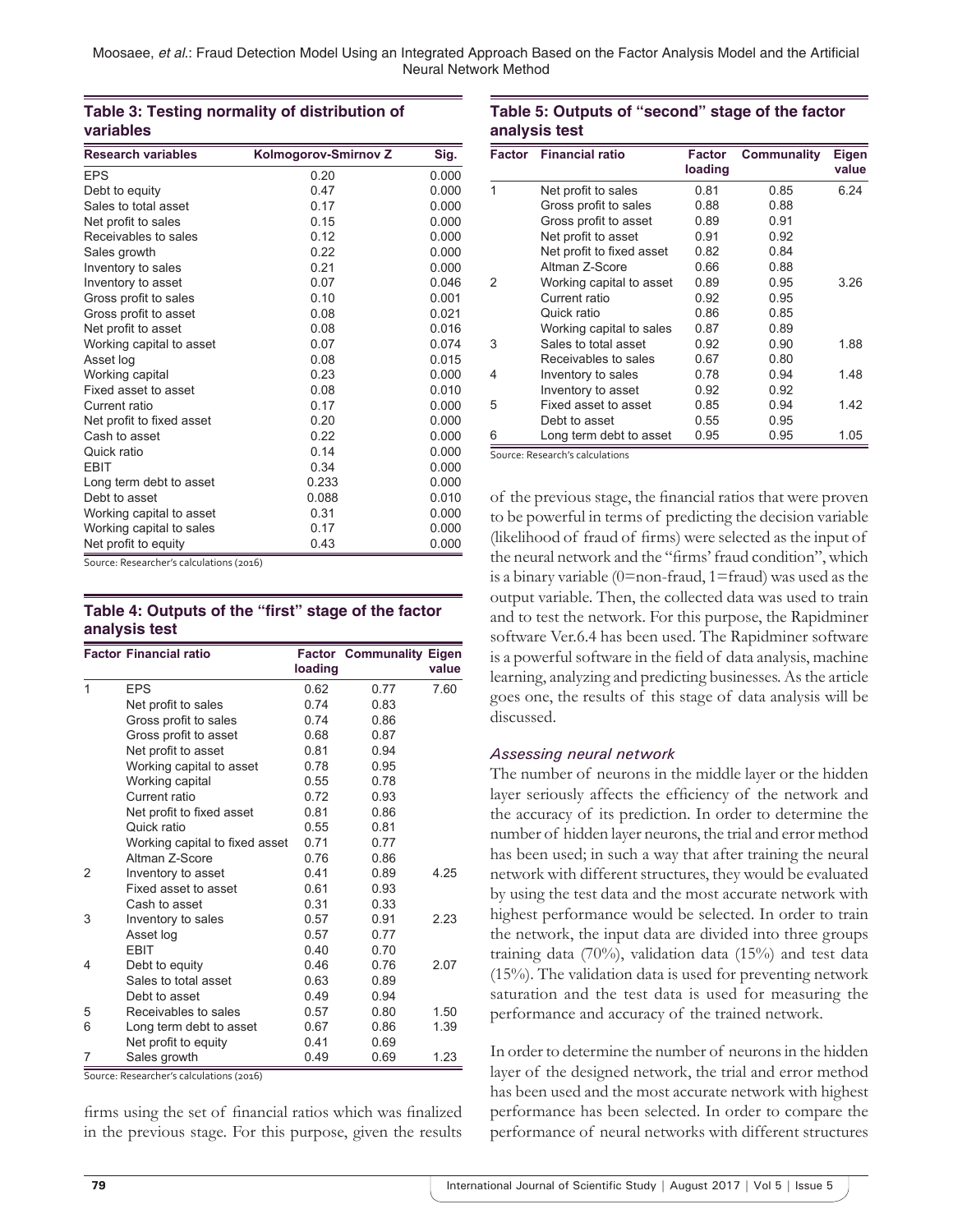| Table 6: Financial ratios selected by the factor analysis test for entering the neural network |                                          |                          |                          |                      |  |
|------------------------------------------------------------------------------------------------|------------------------------------------|--------------------------|--------------------------|----------------------|--|
| Row                                                                                            | <b>Selected financial ratios</b>         |                          |                          |                      |  |
|                                                                                                | Net profit to sales                      | Gross profit to sales    | Gross profit to asset    | Net profit to asset  |  |
| 2                                                                                              | Net profit to fixed asset                | Altman Z-Score           | Working capital to asset | Current ratio        |  |
|                                                                                                | Quick ratio                              | Working capital to sales | Sales to total asset     | Receivables to sales |  |
| 4                                                                                              | Inventory to sales                       | Inventory to asset       | Fixed asset to asset     | Debt to asset        |  |
| 5                                                                                              | Long term debt to asset                  |                          |                          |                      |  |
|                                                                                                | Source: Receprohers' calculations (2016) |                          |                          |                      |  |

Source: Researchers' calculations (2016)

## **Table 6: Structure and accuracy of the trained network for predicting the condition of fraud in firms**

| <b>Row</b>     | <b>Structure of</b><br>the network | Learning algorithm | <b>Accuracy of the</b><br>model $(\%)$ |
|----------------|------------------------------------|--------------------|----------------------------------------|
|                | $17 - 3 - 1*$                      | Momentum           | 54                                     |
| $\mathcal{P}$  | $17 - 5 - 1$                       | Momentum           | 51                                     |
| 3              | $17 - 7 - 1$                       | Momentum           | 63                                     |
| $\overline{4}$ | $17-9-1$                           | Momentum           | 54                                     |
| 5              | $17 - 12 - 1$                      | Momentum           | 51                                     |
| 6              | $17 - 14 - 1$                      | Momentum           | 48                                     |

\*Right to left: The number of input, hidden and output layer neurons, Source: researchers' calculations (2016)

network accuracy and confusion matrix have been used and the structure of the network with lowest error and highest accuracy has been selected. Table 8 shows learning algorithms and structures of the neural network with a higher accuracy and a higher performance than other tested networks.

Given the information presented in the table above, all of the tested neural network structures and algorithms predict the condition of fraud of firms with a proper and acceptable level of accuracy. Nonetheless, the structure reported in third row, which has 7 neurons in the hidden layers and has used the momentum learning algorithm for training the network, has a higher performance and accuracy than other reviewed structures and that is why it has been selected as the final adjustment of the neural network. The information presented in Table 6 is indicative of the high accuracy and performance of the designed neural network in terms of predicting and modeling the likelihood of fraud in firms based on the selected explanatory variables (the selected financial ratios) in the research. In other words, the designed and trained neural network is able to predict the condition of financial fraud of firms based on the selected financial ratios with a proper level of accuracy by using the data collected from the Stock Exchange. Figure 1 shows the final neural network model after training with the collected data and the estimation of synaptic weights.

Table 7 shows the synaptic weights associated with the connections between the input layer and the hidden layer neurons.



**Figure 1: The neural network model proposed in the research**

It is noteworthy that due to using a nonlinear transfer function and also existence of a hidden layer in the structure of the trained neural network, the synaptic weights cannot be considered as equal with the effect coefficient in common statistical methods.

#### *Reviewing the performance of the proposed neural network*

One of the most used criteria for evaluating classification algorithms including the neural network model is the confusion matrix. This matrix is a  $N \times N$  square matrix. N is the number of classes in the classification (fraudulent and non-fraudulent). In order to evaluate the proposed neural network model, the test data, from which the decision variable was eliminated, for reviewing the accuracy of the network. For this purpose, the test data enter the trained neural network for the network to classify them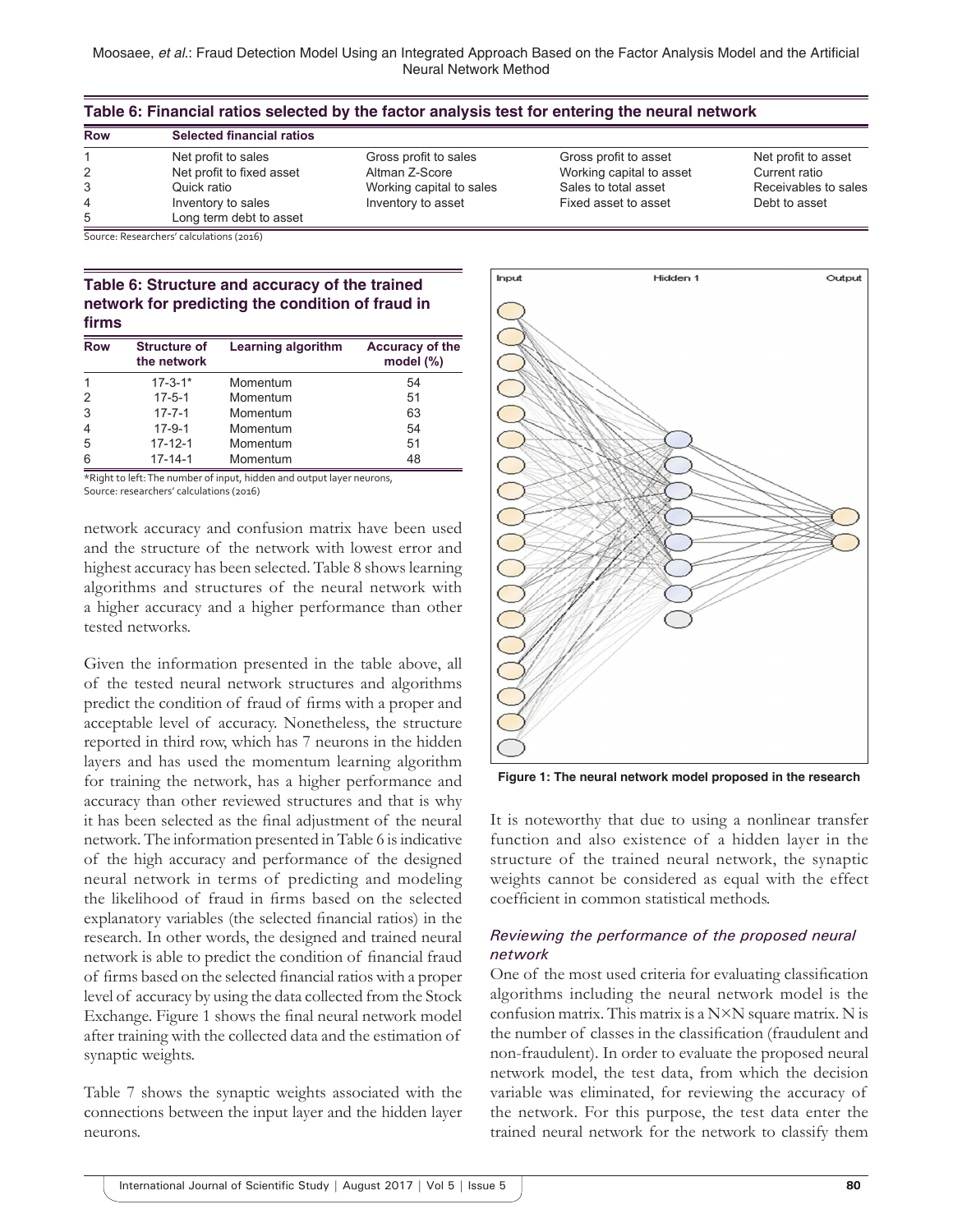Moosaee, *et al*.: Fraud Detection Model Using an Integrated Approach Based on the Factor Analysis Model and the Artificial Neural Network Method

| Table 7: Synaptic weights associated with the connections that exist in the neural network |                 |                     |                 |                 |          |          |                 |
|--------------------------------------------------------------------------------------------|-----------------|---------------------|-----------------|-----------------|----------|----------|-----------------|
| <b>Hidden layer neurons</b><br>Input layer                                                 | <b>Neuron 1</b> | Neuron <sub>2</sub> | <b>Neuron 3</b> | <b>Neuron 4</b> | Neuron 5 | Neuron 6 | <b>Neuron 7</b> |
| Sales to total asset                                                                       | $-5.245$        | 0.650               | $-1.260$        | 3.791           | $-3.789$ | 6.182    | 0.547           |
| Net profit to asset                                                                        | $-8.127$        | $-1.670$            | 8.550           | $-2.301$        | $-3.706$ | 5.110    | $-0.317$        |
| Receivables to sales                                                                       | 2.260           | 6.749               | $-3.364$        | $-5.468$        | 1.036    | 4.125    | 3.633           |
| Inventory to sales                                                                         | 2.458           | 0.478               | 5.868           | 0.752           | 1.299    | 1.184    | $-0.742$        |
| Inventory to asset                                                                         | 0.155           | 2.891               | $-9.827$        | $-0.968$        | $-1.731$ | $-5.517$ | $-2.745$        |
| Gross profit to sales                                                                      | 4.290           | $-0.465$            | 3.810           | $-5.124$        | $-2.360$ | $-1.768$ | $-3.824$        |
| Gross profit to asset                                                                      | 2.092           | 0.872               | 2.307           | $-1.978$        | $-2.299$ | $-3.149$ | $-1.639$        |
| Net profit to asset                                                                        | $-6.551$        | $-1.991$            | $-0.716$        | 4.052           | $-3.329$ | $-3.122$ | $-0.457$        |
| Working capital to asset                                                                   | $-4.841$        | 1.748               | $-9.210$        | $-0.088$        | 0.087    | $-4.297$ | $-2.736$        |
| Fixed assets to assets                                                                     | 5.056           | 1.689               | $-2.445$        | $-0.214$        | 1.598    | 5.186    | 2.577           |
| Current ratio                                                                              | 2.996           | $-0.930$            | $-0.079$        | $-0.847$        | 2.728    | $-4.133$ | 0.417           |
| Net profit to fixed assets                                                                 | $-1.761$        | $-5.222$            | $-7.578$        | $-6.155$        | 0.413    | 0.304    | 0.835           |
| Quick ratio                                                                                | 4.267           | 1.295               | 5.132           | 3.327           | 5.460    | $-1.425$ | 1.078           |
| Long-term debt to asset                                                                    | $-0.167$        | $-2.058$            | 3.261           | 6.172           | 1.356    | 2.653    | 1.050           |
| Debt to asset                                                                              | 1.399           | $-3.475$            | 11.143          | 2.535           | $-0.500$ | 1.764    | 1.463           |
| Working capital to sales                                                                   | $-6.161$        | 0.677               | $-2.240$        | $-0.409$        | $-0.822$ | $-4.073$ | $-2.194$        |
| Altman Z-Score                                                                             | $-0.959$        | 0.920               | $-0.989$        | 7.540           | $-4.021$ | $-1.398$ | $-1.815$        |

Source: Researchers' calculations (2016)

based on the estimated synaptic weights and put them either in the fraudulent or non-fraudulent classes. Then the classification done by the network is compared with the actual classification. This comparison is made by the confusion matrix. Table 8 shows the confusion matrix for the proposed neural network model after the classification of the test data.

As the information presented in Table 8 shows, the proposed neural network is more accurate in predicting non-fraudulent firms than fraudulent ones; in that the proposed model has been able to accurately predict about 73% of the existing non-fraudulent firms in the test data. On the other hand, this model has not been as accurate in predicting fraudulent firms and has been able to accurately detect about 58% of the reviewed samples.

## **CONCLUSION**

By implementing the factor analysis test on the research variables, some financial ratios with the necessary power for prediction were selected to enter the neural network. The17 financial ratios are as follows:

Net profit to sales – gross profit to sales – gross profit to total asset – net profit to total asset – net profit to fixed assets – Altman-s  $Z$  – working capital to total assets – current ratio – quick ratio – working capital to sales – sales to total asset –receivables to sales – inventory to sales – inventory to total asset –fixed assets to asset – debt to total asset – long-term debt to total asset.

Given the reported information, all of the tested neural network structures and algorithms predict the condition

### **Table 8: Confusion matrix for testing the accuracy of the classification of the proposed neural network model**

| <b>Condition</b> | <b>Actual classification</b> | <b>Accuracy of</b>    |                |  |
|------------------|------------------------------|-----------------------|----------------|--|
|                  | <b>Fraudulent</b>            | <b>Non-fraudulent</b> | classification |  |
| Predicted        |                              |                       |                |  |
| Fraudulent       | 15                           | 11                    | 57.69%         |  |
| Non-fraudulent   | 3                            | 8                     | 72.73%         |  |

Source: Researchers' calculations

of fraud of firms with a proper and acceptable level of accuracy. Nonetheless, the structure reported in third row, which has 7 neurons in the hidden layers and has used the momentum learning algorithm for training the network, has a higher performance and accuracy than other reviewed structures and that is why it has been selected as the final adjustment of the neural network. The information presented in table 6 is indicative of the high accuracy and performance of the designed neural network in terms of predicting and modeling the likelihood of fraud in firms based on the selected explanatory variables (the selected financial ratios) in the research. In other words, the designed and trained neural network is able to predict the condition of financial fraud of firms based on the selected financial ratios with a proper level of accuracy by using the data collected from the Stock Exchange.

The confusion matrix has been used for evaluating the classification algorithms including the neural network model. The obtained results indicate that the proposed neural network is more accurate in predicting nonfraudulent firms than fraudulent ones; in that the proposed model has been able to accurately predict about 73% of the existing non-fraudulent firms in the test data. On the other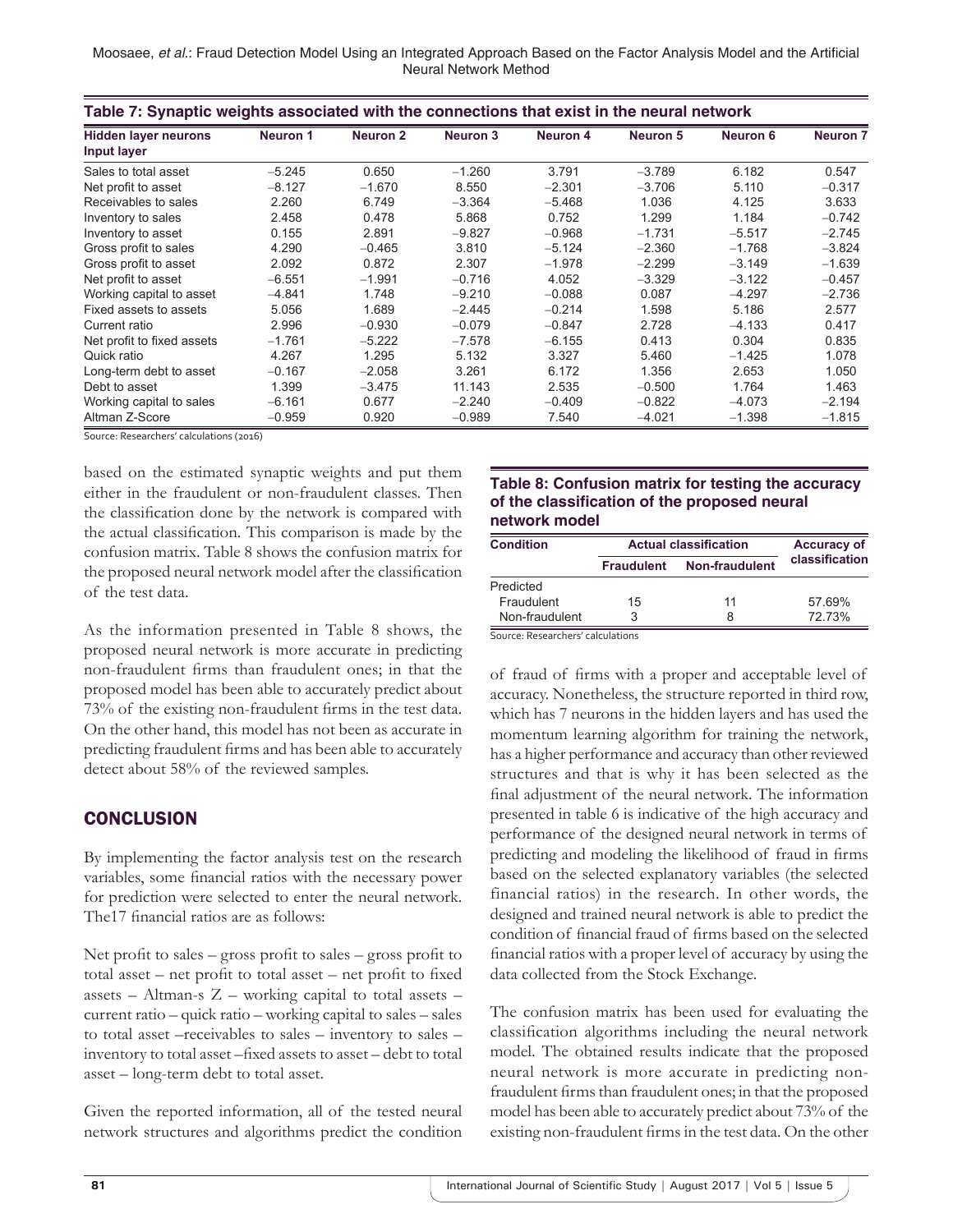hand, this model has not been as accurate in predicting fraudulent firms and has been able to accurately detect about 58% of the reviewed samples.

The performance of the estimated neural network model has been compared with that of the logistic regression method with the purpose of reviewing the level of accuracy of the neural network. According to the logistic regression method, five of the most important financial ratios in predicting the condition of fraud in firms are:

- 1- Net profit to fixed assets
- 2- Gross profit to asset
- 3- Debt to asset
- 4- Altman Z
- 5- Fixed assets to assets.

The results also indicate that that the artificial neural network method had a higher performance in this regard; in that the precision of classification of fraudulent and non-fraudulent firms and the overall performance of the artificial neural network method was 57.69%, 72.73% and 62.16%, respectively. On the other hand, the precision of classification of fraudulent and non-fraudulent firms and the overall performance of the logistic regression method was 54.55%, 50% and 54.05%, respectively.

The findings of the present research comply with the results obtained from researches conducted by Yeganeh et al. (2014), Vosoogh et al. (2014), Etemadi and Zelghi (2013), Amini et al. (2011), Safarzadeh (2010), Chi-Chen Lin (2015), Sharma and Panigrahi (2013), Lei and Ghorbani (2012), Chen et al. (2009), Chen and Du (2009), Kirkos et al. (2007) and Kirkos (2005).

## **SOURCES**

- 1. AICPA (1997), Consideration of Fraud in a Financial Statement Audit, Statement on Auditing Standards No. 82, American Institute of Certified Public Accountants,New York, N.
- 2. AICPA(2005),Consideration of Fraud in a FinancialStatement AuditSAS No. 99; SAS No. 113, American Institute of Certified Public Accountants,New York, N.
- 3. Albrecht, W. S., Albrecht, C. C., & Albrecht, C. O. (2004). Fraud and corporate executives: Agency, stewardship and broken trust. *Journal of Forensic Accounting*, *5*(1), 109-130.
- 4. Alleyne, Philmore and Howard, Michael. 2005. An Exploratory Study of Auditors' Responsibility for Fraud Detection in Barbados. Managerial Auditing Journal Vol. 20 No. 3, pp. 284-303.
- 5. Amini, Peyman; Mohammadi, Kamran; Abasi, Shoayeb (2011). Reviewing the factors affecting the issuance of qualified reports: application of the neural network method. Research and scientific quarterly journal of management and accounting, 4<sup>th</sup> year, no.11, Pp 25-39.
- 6. Ata, Ali. And Seyrek, Ibrahim, 2009. The Use of Data Mining Techniques in Detecting Fraudulent Financial Statements: An Application on Manufacturing Firms, The Journal of Faculty of Economics and Administrative Sciences, Vol. 14, No. 2, pp. 157-170.
- 7. Basheer, I. A.; Hajmeer, M. 2000. "Artificial neural networks: fundamentals, computing, design and application". *Journal of Microbiological Methods,*  43, 3-3.
- 8. Beasley, S.M., Carcello, J.V. and Hermanson, D.R.(1999), Fraudulent Financial Reporting: 1987-1997: An Analysis of US Public Companies,Research Report, COSO.
- 9. Beasley, M. (1996), "An empirical analysis of the relation between board of director composition and financial statement fraud'', The Accounting Review, Vol. 71 No. 4, pp. 443-66.
- 10. Beneish, M.D. (1999), ``Incentives and penalties related to earnings overstatements that violate GAAP'', The Accounting Review, Vol. 74 No. 4, pp. 425-57.
- 11. Beneish, Messod D., 2012. Fraud Detection and Expected Return, http:// papers.ssrn.com/sol3/papers.cfm? abstract\_id=1998387.
- 12. Bonner, S.E., Palmrose, Z.V. and Young, S.M. (1998), ``Fraud type and auditor litigation. An analysis of SEC accounting and auditing enforcement releases'', The Accounting Review, Vol. 73 No. 4, pp. 503-32.
- 13. Caplan, D. (1999), "Internal controls and the detection of management fraud'', Journal of Accounting Research, Vol. 37 No. 1, pp. 101-17.
- 14. Chen, H. J., Huang, S. Y., & Kuo, C. L. (2009). Using the artificial neural network to predict fraud litigation: Some empirical evidence from emerging markets. *Expert Systems with Applications*, *36*(2), 1478-1484.
- 15. Chen, W. S., & Du, Y. K. (2009). Using neural networks and data mining techniques for the financial distress prediction model. *Expert Systems with Applications*, *36*(2), 4075-4086.
- 16. Chye Koh, H., & Kee Low, C. (2004). Going concern prediction using data mining techniques. *Managerial Auditing Journal*, *19*(3), 462-476.
- 17. Coderre, G.D. (1999), Fraud Detection. Using Data Analysis Techniques to Detect Fraud, Global Audit Publications, Vancover.
- 18. Committee of development of auditory standards (2012). Auditory standards, Tehran: auditory organization.
- 19. Costello J.L., The Auditor's Responsibilities for Fraud Detection and Disclosure: Do the Auditing Standards Provide a Safe Harbor?, Maine Law Review43, 1991, 265-305.
- 20. Etemadi, Hossein; Zelghi, Hassan (2013). *Application of logistic regression in detecting fraudulent financial reporters*. No. 51, Pp 145-163.
- 21. Fanning, K. M., & Cogger, K. O. (1998). Neural network detection of management fraud using published financial data. *International Journal of Intelligent Systems in Accounting, Finance & Management*, *7*(1), 21-41.
- 22. Forooghi, Dariush; Khaleghi, Mohsen; Rasaeeyan, Amir (2012). The concept of importance of auditing the financial statements and its effect on the attention paid by auditors in the process of detecting the fraud committed by managers. Journal of accounting advancements of Shiraz University:  $4<sup>th</sup>$  period, no. 1, Pp 111-135.
- 23. Glancy, Fletcher H. & Yadav, Surya B. 2011. A Computational Model for financial Reporting Fraud Detection. Decision Support Systems 50, pp. 595–601.
- 24. Green, B.P. and Choi, J.H. (1997), "Assessing the risk of management fraud through neuralnetwork technology'', Auditing: A Journal of Practice and Theory, Vol. 16 No. 1, pp. 14-28.
- 25. Harrington, C. (2005, March/April). Analysis ratios for detecting financial statement fraud. Fraud Magazine. Retrieved 23rd July, 2014, from http:// www.fraud-magazine.com/article.aspx?id=4294967726.
- 26. Hassas Yeganeh, Yahya; Taghavifard, Mohammad Taghi; Mohammadpoor, Farshad (2014). Using probabilistic neural networks for detecting the type of opinion provided by auditor. Auditory: theory and practice. 1<sup>st</sup> year, no. 1, Pp 131-159.
- 27. Hoffman, V.B. (1997), "Discussion of the effects of SAS No. 82 on auditors attention to fraud riskfactors and audit planning decisions'', Journal of Accounting Research, Vol. 35 No. 5, pp. 99-104.
- 28. Kamijani, Akbar; Sa'adat, Javad (2006). Application of neural network models in predicting economic bankruptcy of firms listed in Tehran Stock Exchange. Journal of economic essays, 3rd year, no. 6, Pp 11-43.
- 29. Kassem, R. & Higson, A. (2012). Financial Reporting Fraud: Are Standards" Setters and External Auditors Doing Enough? International Journal of Business and Social Science, 3 (19), 283 – 290.
- 30. Kirkos, E., Spathis, C., & Manolopoulos, Y. (2005, April). Detection of fraudulent financial statements through the use of data mining techniques. In *Proceedings of the 2*nd *International Conference on Enterprise Systems and Accounting, Thessaloniki, Greece* (pp. 310-325).
- 31. Kirkos, E., Spathis, C., & Manolopoulos, Y. (2007). Data mining techniques for the detection of fraudulent financial statements. *Expert Systems with Applications*, *32*(4), 995-1003.